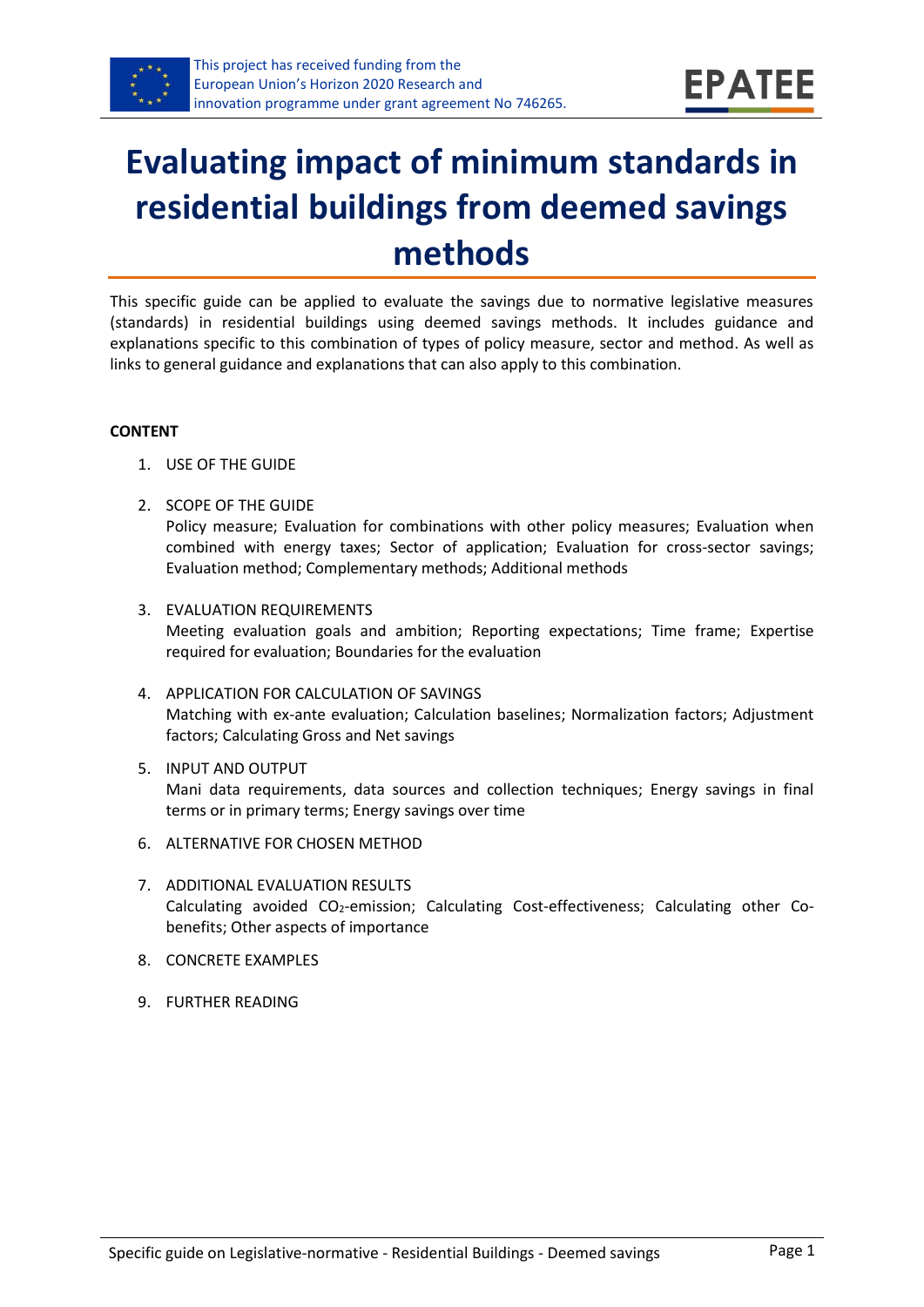# **1 | USE OF THE GUIDE – AUDIENCE, OBJECTIVES AND FOCUS**

The primary **audience** for this guide concerns energy efficiency programme designers, implementers or supervisors, and evaluators looking for guidance on the evaluation process of energy savings in the scope of this tool.

The **objective** of this guide is to provide:

- Information enabling users to decide whether this tool is suited to his/her needs, and whether complementary or additional method(s) are needed or useful (sectio[n 2\)](#page-0-0);
- Guidance about specifying the evaluation objectives and requirements (section [3\)](#page-0-1);
- Guidance about key methodological choices to calculate energy savings (section [4\)](#page-0-2);
- Guidance about the inputs (data requirements) and outputs of the method (energy savings metrics) (sectio[n 5\)](#page-0-3)**;**
- Possible alternative methods (with pros and cons) (section [6\)](#page-0-4)
- Background about evaluation results other than energy savings (sectio[n 7\)](#page-0-5);
- Relevant examples, case studies and/or good practices (section [8\)](#page-0-6);
- Relevant references for further reading (section [9\)](#page-0-7).

The guide is intended for assessing realised (ex-post) energy savings. However, account is taken of earlier (ex-ante) evaluations of expected savings, if available (see section [4\)](#page-0-2).

The **focus** of the tool is on impact evaluation, i.e. determining the energy savings, but not on how this has been reached through a step by step process with intermediate results (process evaluation).

Readers looking for the basic and general principles of energy efficiency evaluation may find the followin[g link](https://www.epatee-toolbox.eu/evaluation-principles-and-methods/) useful.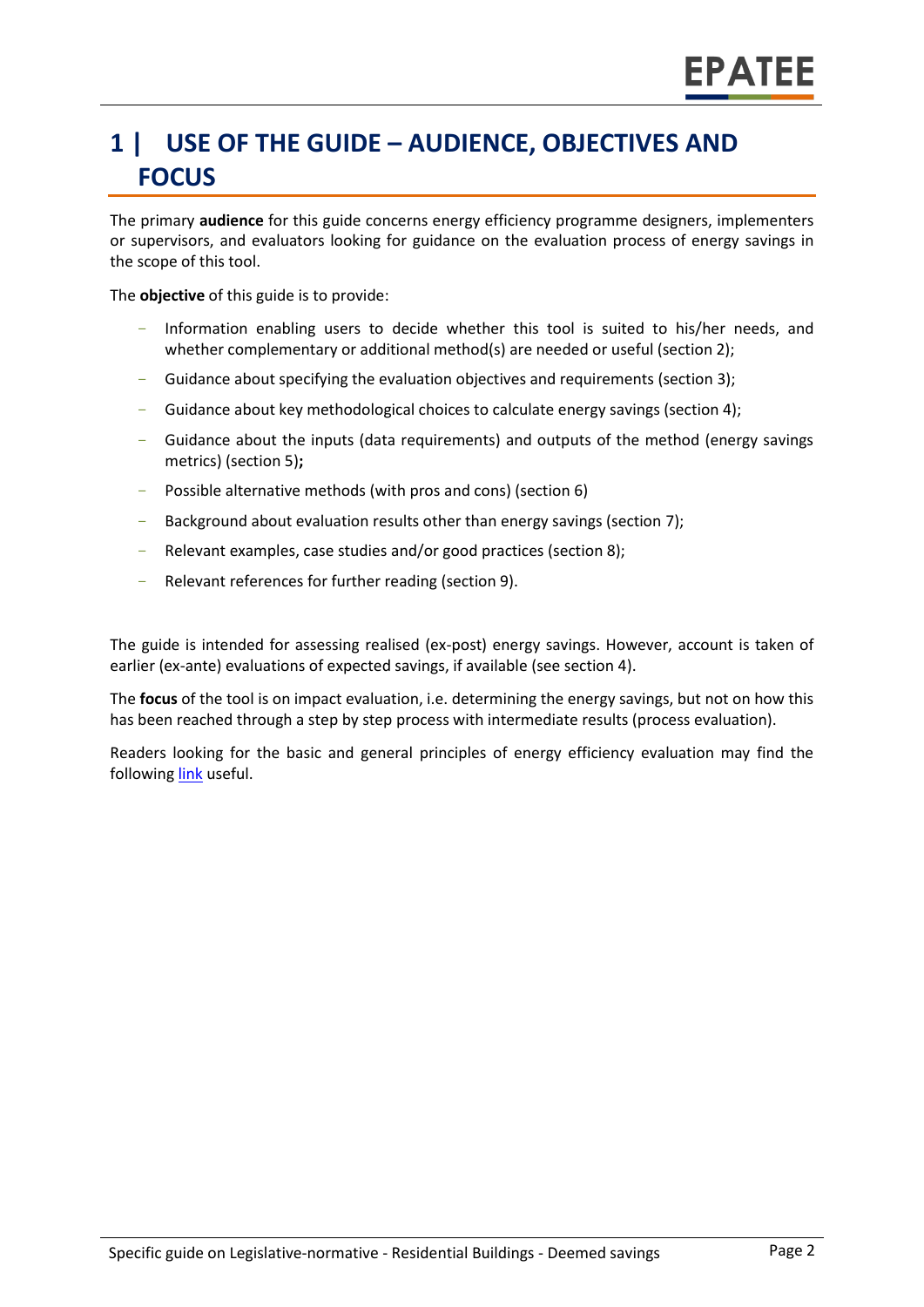# **2 | SCOPE OF THE GUIDE – POLICY, SECTOR and METHOD**

#### **2.1 About minimum efficiency standards**

For minimum efficiency standards (sometimes referred to as Minimum Energy Performance Standards), a distinction can be made between *standards* for equipment (e.g. the heat resistance of double glazing, minimum conversion efficiency standards) and *system-wide standards* (e.g. maximum gas consumption for new dwellings).

More information and examples on the different subtypes residing under the main type **(legislative / normative measures)** can be foun[d here](http://www.measures-odyssee-mure.eu/) and [here.](https://www.epatee-lib.eu/)

The policy measure type described in this guide is restricted to system-wide standards. These standards are usually based on energy performance coefficients butt they do not guarantee that the actual energy consumption of an individual dwelling will be in line with the standard. This may be due to the influence of the behaviour of the occupants and the occupancy rate of dwellings. To assess the effective energy consumption of a dwelling, an evaluation, e.g. by measuring or billing analysis, is necessary.

#### **2.2 Evaluation for a combination of policy measure types**

When a minimum efficiency standards is combined with other types of policy measures , it is assumed that the overall savings are mainly resulting from the policy measure at hand. However, the evaluation concerns the combined savings effect of both policy measures (this guide does not allow

attributing part of the (overall) calculated savings to different policy measures (see also Double counting in the section on Gross to Net savings).

#### **2.3 About residential buildings**

Information on (sub)sectors defined in the Toolbox can be found [here,](https://www.epatee-toolbox.eu/wp-content/uploads/2018/10/Definitions-and-typologies-related-to-energy-savings-evaluation.pdf) chapter 2, p.17

Other, equivalent descriptions of the sector are "dwellings", "houses" and "apartments".

In addition, it is important to take into account rebound, spill-over and free-riders effects when focusing on the residential sector. See sub-section on "Normalization factors" in section 4.

#### **2.4 Evaluation for cross-sector saving actions**

No cross-sector saving actions are applicable as the actions concern only residential dwellings.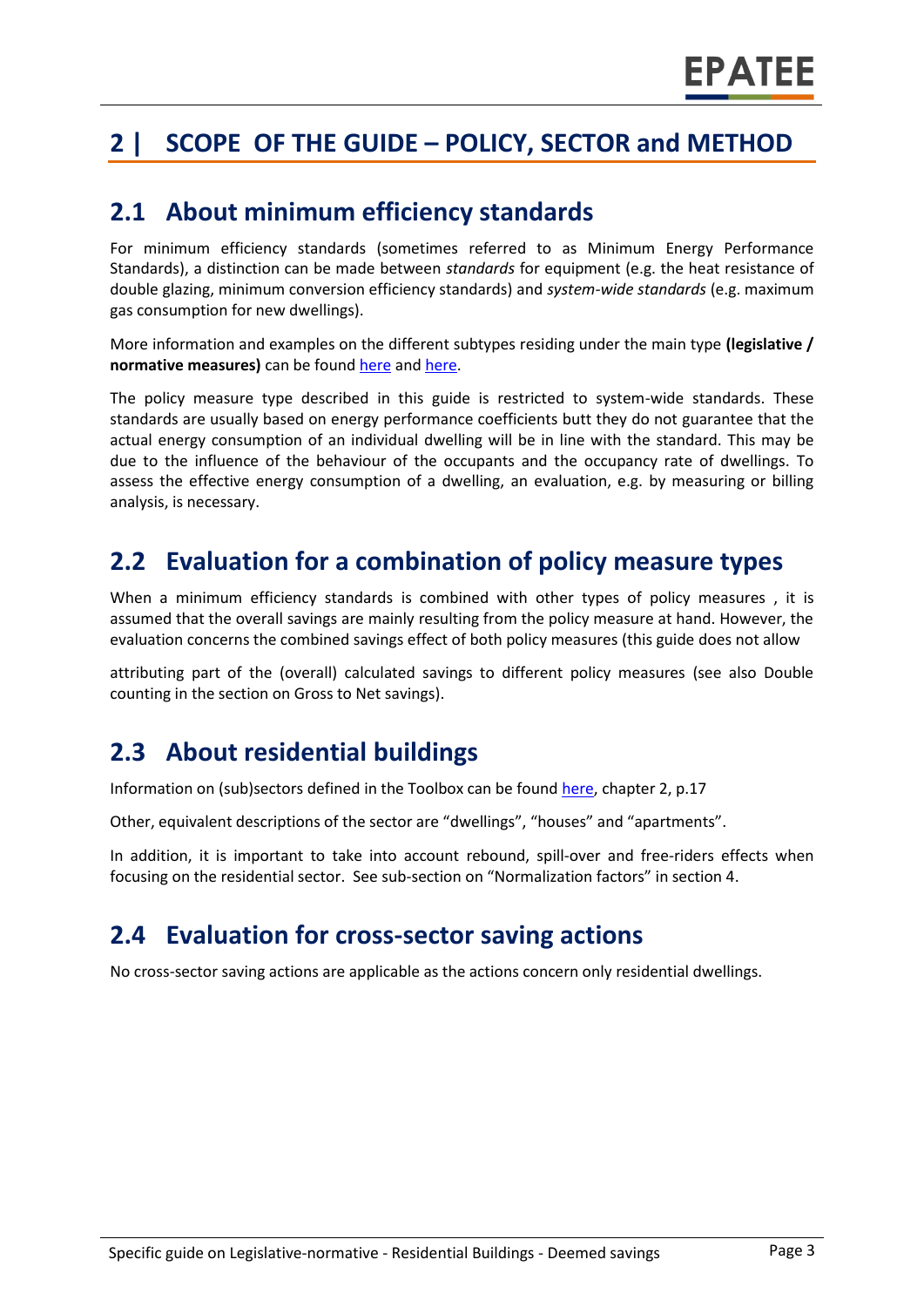## **2.5 About deemed savings**

Deemed savings are based on a set of pre-determined savings values for efficiency measures that are calculated on the basis of data and assumptions from various sources available beforehand (e.g. previous studies, manufacturers data, national statistics, expert estimates, etc.).

Information about the various evaluation methods can be foun[d here,](https://www.epatee-toolbox.eu/wp-content/uploads/2019/04/Saving_calculation_methods_for_EPATEE_Toobox_2019_04_24.pdf) table 1 and 2.

This source also covers the combination of the method at hand with other methods, which will be dealt with below.

### **2.6 Additional methods to increase reliability of the results**

As deemed savings are based on data which reliability may be low, direct measurements on a sample group can be an additional method to check the evaluation of deemed savings.

Engineering estimations (see also Advanced Guidance # 16, 19 and 30) can also be applied for new dwellings to assess deemed savings where there is no "reference" situation.

Billing analysis before/after can show changes in overall energy consumption after renovation, but due to other influencing factors it is less suitable to check the deemed savings. The method is not applicable to new dwellings because no billing is possible before. For possible combinations with an additional method, see chapter [6 here.](https://www.epatee-toolbox.eu/wp-content/uploads/2019/04/Saving_calculation_methods_for_EPATEE_Toobox_2019_04_24.pdf)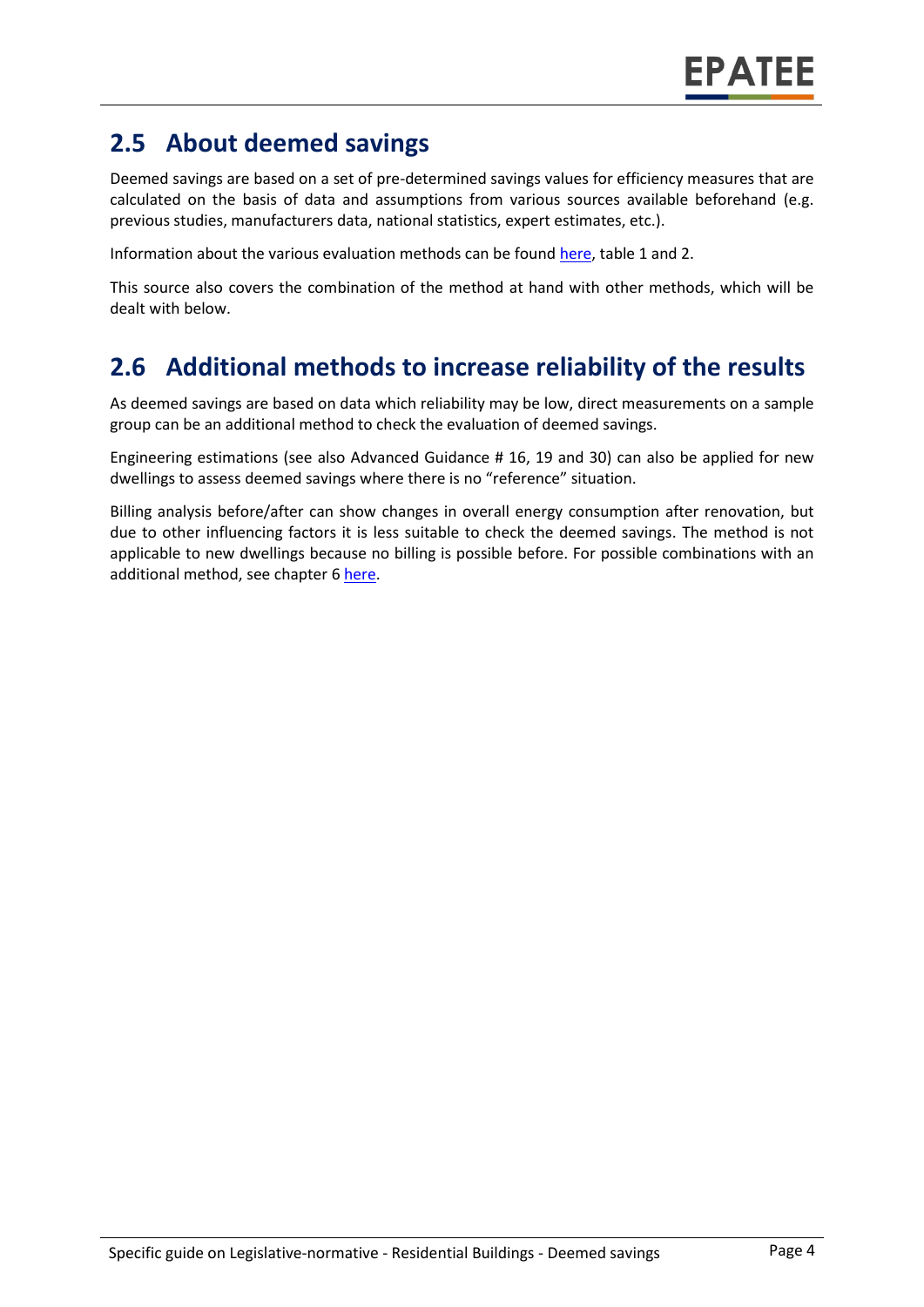# **3 | EVALUATION OBJECTIVES and REQUIREMENTS**

#### **3.1 Meeting evaluation goals and ambition**

The table shows whether this tool can be used to report on general evaluation goals or criteria. See also this [document.](https://www.epatee-lib.eu/media/docs/D4_EMEEES_Final.pdf)

| General types of evaluation goals or criteria                                 | Level of<br>ambition | <b>Remarks</b>                                                                                    |
|-------------------------------------------------------------------------------|----------------------|---------------------------------------------------------------------------------------------------|
| Calculation of achieved energy savings from saving<br>actions                 | Good                 | Depending on quality of<br>deemed savings                                                         |
| Calculation of energy savings attributed to a policy<br>measure(s)            | Fair                 | Reliability lower due to<br>rebound effect                                                        |
| Cost-effectiveness of saving action (for end-users)                           | Good                 | Investments known and<br>savings estimated                                                        |
| Cost-effectiveness of policy (government spending)                            | <b>Excellent</b>     | Large savings without<br>subsidies, only effort on<br>(update) deemed<br>savings values regularly |
| GHG- and pollutants emission reduction from saving<br>actions                 | Good                 | See section 7                                                                                     |
| GHG- and pollutants emission reduction attributed to<br>the policy measure(s) | Fair                 | See energy savings                                                                                |

For more information on verification of actual energy savings and attribution/baseline/corrections, see section 4, and for cost-effectiveness and emission reduction see section 7.

### **3.2 Reporting expectations**

- Gross and Net savings, these are the savings that are calculated by the method of engineering estimates (gross) or the adjusted savings directly attributed to the policy measure (net). See further in section 4 of this guide under the heading of Calculating Gross and Net savings.
- Yearly or cumulative savings, these energy savings can be ranked as cumulative over a specific period or on a yearly basis.
- Size of rebound effect.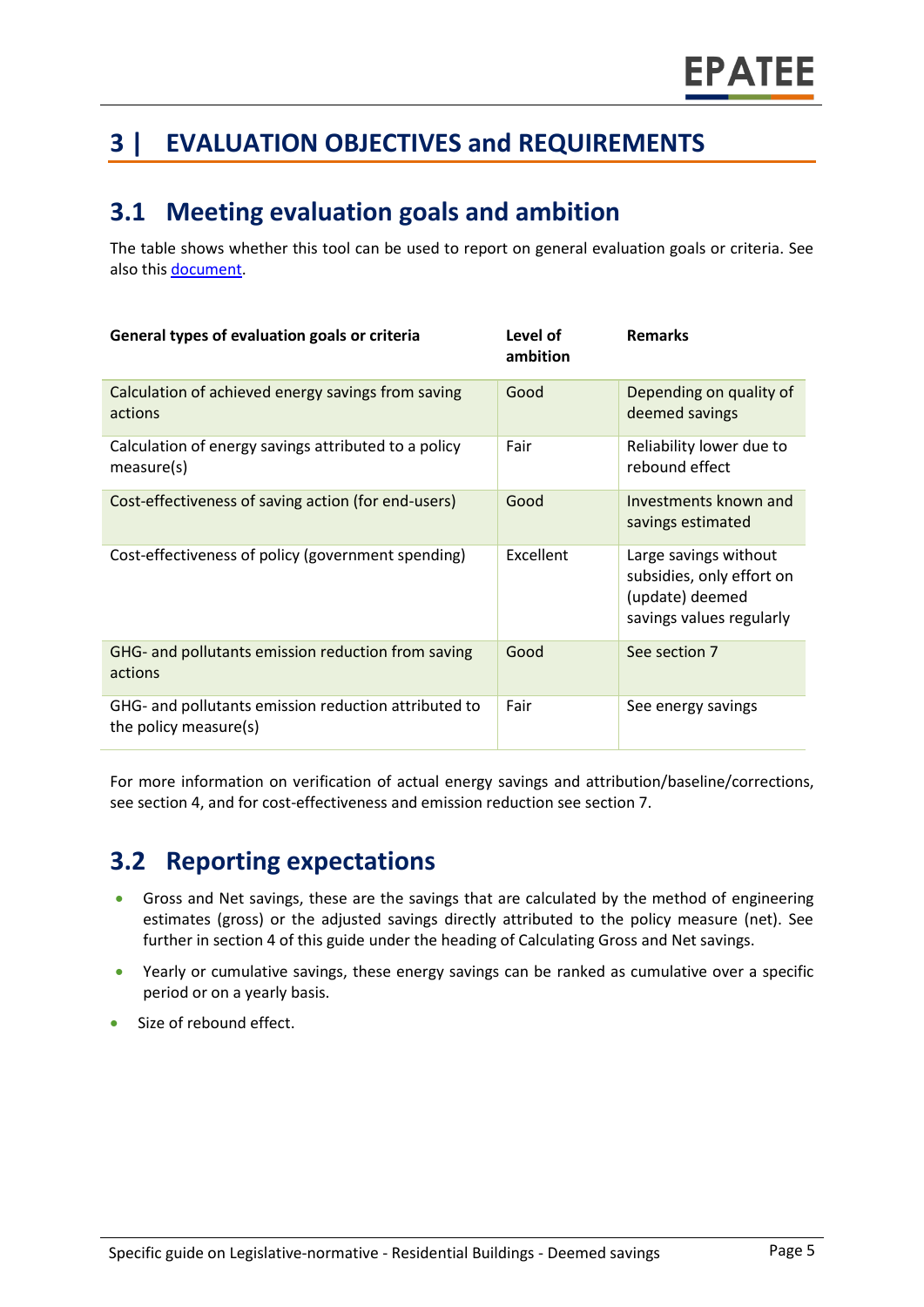## **3.3 Time frame for evaluation**

The length of the period under evaluation is dependent on the active period of the policy measure, the need to monitor developments before the implementation of savings actions (in case of methods based on before/after saving actions), and the time needed to present (reliable enough) results or impacts that fit into the decision making process. In some cases, the periodicity of evaluation can be set by law.

Note: it is important to ensure comparable situations during the evaluation period (e.g. take into account changes in the number of persons living in the evaluated dwellings, changes in behaviours).

The planning of evaluation activities concerns regular monitoring of energy consumption and factors that define consumption, intermediate check of (ex-ante) estimated (unitary) savings through measuring or surveys, intermediate evaluations to improve the policy implementation and the final evaluation and reporting. See also planning of evaluation in the lin[k here.](https://www.epatee-toolbox.eu/wp-content/uploads/2019/04/epatee_integrating_evaluation_into_policy_cycle.pdf)

# **3.4 Expertise needed for chosen method**

As to the rebound effect knowledge about behavior of inhabitants, designing interviews and interviewing skills are needed for a proper evaluation.

### **3.5 Boundaries for the evaluation**

The tool concerns both new dwellings as well as renovated dwellings. According to the European EED for renovation of dwellings, a financial threshold exists for applying a minimum efficiency standard.

Boundaries for the evaluation will be linked to the evaluation objectives. The scope could be limited to certain group(s) of dwellings or alternatively cover the total stock of dwellings in a country.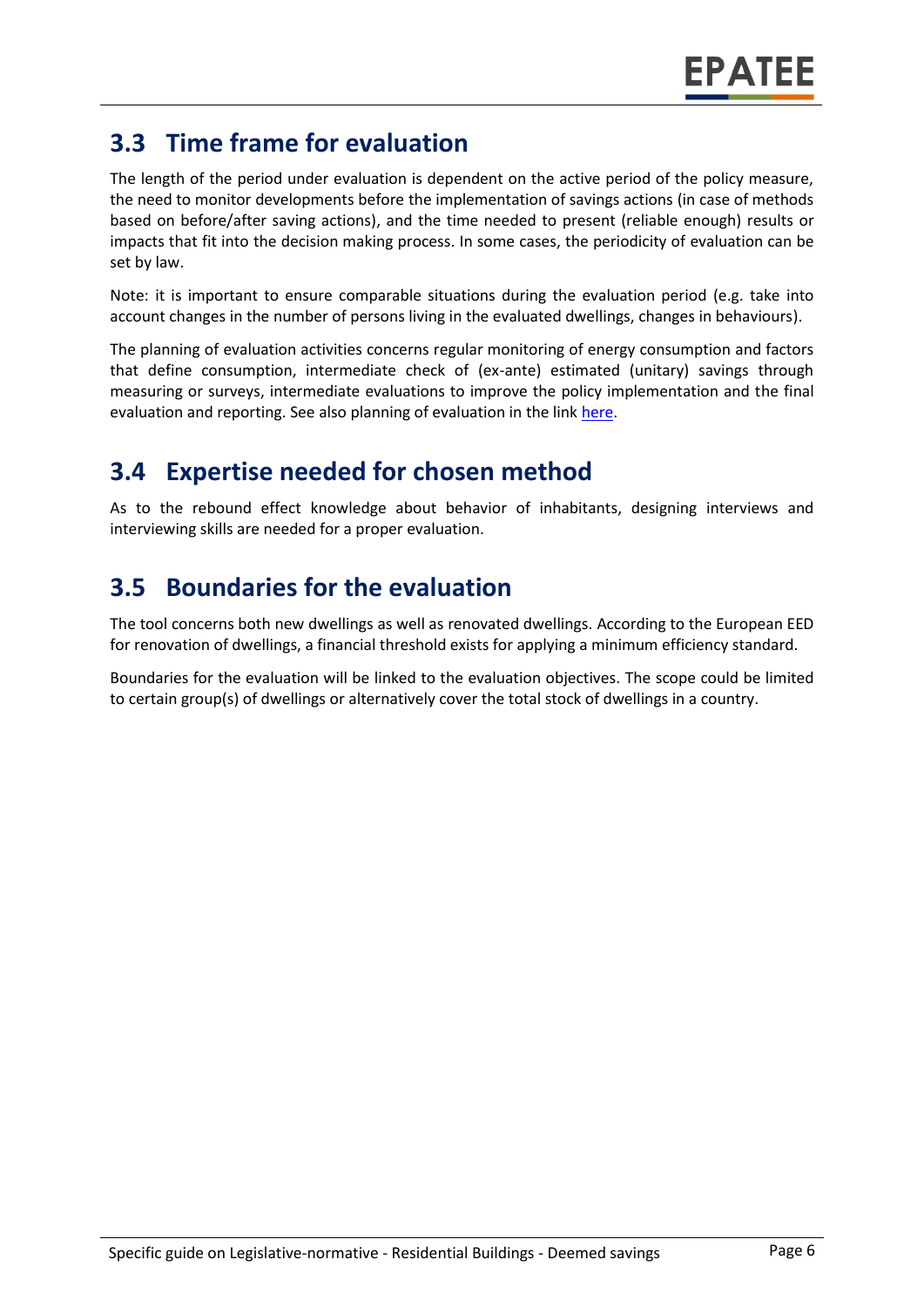# **4 | KEY METHODOLOGICAL CHOICES FOR CALCULATION OF ENERGY SAVINGS**

This section deals with key methodological choices to be considered when calculating energy savings: consistency between ex-ante and ex-post evaluation, baseline, normalization and adjustment factors. These choices are important to document when reporting energy savings to ensure the transparency of the results.

General principles of calculating realized savings using different methods can be found [here](https://www.epatee-lib.eu/media/docs/D4_EMEEES_Final.pdf) and [here](https://www.epatee-lib.eu/media/docs/EMEEES_WP3_Report_Final.pdf)

The deemed savings method estimates the energy saved per dwelling due to saving actions to comply with a minimum efficiency standard. If the number of dwellings complying with the standard is known, the total savings can be calculated.

#### **4.1 Matching method with earlier ex-ante evaluation**

For ex-ante evaluation only a few methods are usually considered, namely deemed savings, engineering estimate and stock modeling (see table 4 in thi[s link\)](https://www.epatee-toolbox.eu/evaluation-principles-and-methods/general-principles/saving-calculation-methods-and-their-application-in-the-epatee-toolbox/).

From the viewpoint of methodological consistency and data availability, using the same method in the ex-ante evaluation and in ex-post evaluation might be an relevant choice.

The ex-post method deemed savings can be combined with the different methods engineering estimate and stock modelling used for the ex-ante evaluation, depending on the evaluation objectives, timeframe and data available for the situation after implementing the actions. The engineering estimate method is generally not applied for large numbers of dwellings with uniform saving actions. The stock modelling method, including complementary method deemed savings, can be combined the ex-post method deemed savings. For possible combinations of methods applied exante and ex-post, see chapter 7 (different methods[\) here](https://www.epatee-toolbox.eu/wp-content/uploads/2019/04/Saving_calculation_methods_for_EPATEE_Toobox_2019_04_24.pdf)**.**

In practice, ex-ante and ex-post evaluations are applied consecutively. The ex-post evaluation builds on an ex-ante evaluation that makes use of data coming from previous ex-post evaluation or studies (e.g. about previous periods of the same policy measure, or about the same types of energy saving actions as the ones promoted by the new policy measure). These previous ex-post studies could have used another type of method as well.

#### **4.2 Calculation baselines**

Energy savings are defined in general as the difference between the actual situation and a reference situation without the saving actions (and without the policy measures that influence these saving actions). In case of saving actions, the reference situation can be defined using various calculation baselines: Before/after, With/without, Trend, Target/control group and minimum efficiency standards; see further [here.](https://www.epatee-toolbox.eu/wp-content/uploads/2019/04/Application_of_KB_savings_baselines_and_correction_factors_in_the_Toolbox_and_PSMCs_190418_.pdf)

Total savings are found by multiplying the unitary savings per action by the number of actions. The chosen baseline can define the total savings through the unitary savings, but also through the number of actions.

For new dwellings, the applicable baseline is "With/without" (saving actions to comply with minimum efficiency standards). For renovated dwellings also the baseline "Before/after" can be used. See table 1 in this [document.](https://www.academia.edu/14979876/Evaluating_energy_efficiency_policy_measures_and_DSM_programmes)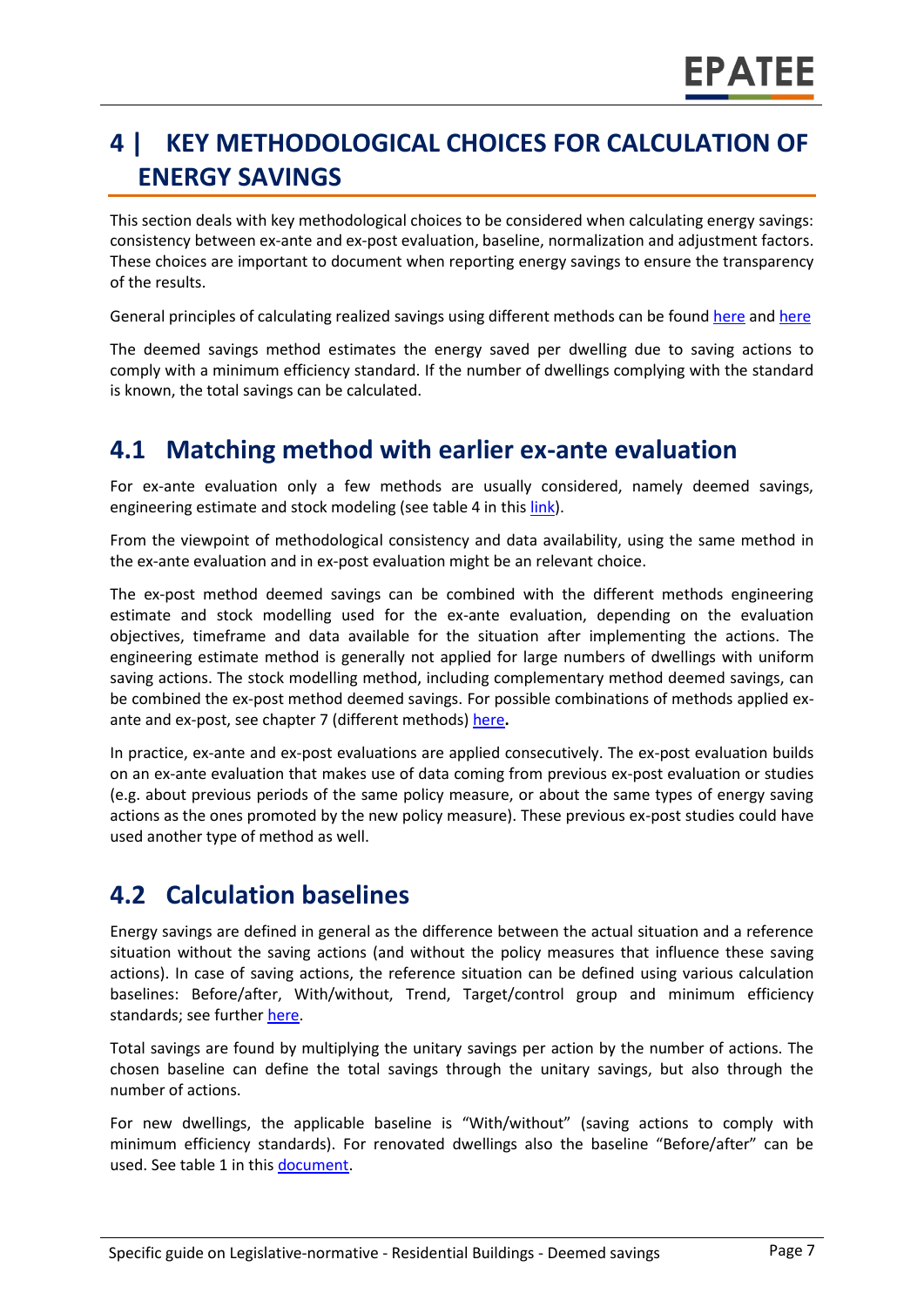The definition of a baseline from "Target/control" group is not possible for new dwellings because they are theoretically supposed to comply with minimum efficiency standards.

#### **4.3 Normalization factors**

The calculation from a baseline situation assessed with and without the measure must take into account influences of other actions (excluding the studied saving actions). These so-called normalization factors can be **performance gap**, climate/**weather** (with effect on consumption), the **rebound** effect and changes in energy using **activities** such as occupation rate. All normalization factors affect total savings through the unitary savings.

For new dwellings, the normalization factors can concern only the performance gap, for renovated dwellings also the rebound effect (See table 1 in this [link](https://www.epatee-toolbox.eu/wp-content/uploads/2019/04/Saving_calculation_methods_for_EPATEE_Toobox_2019_04_24.pdf) an[d here\)](https://www.academia.edu/14979876/Evaluating_energy_efficiency_policy_measures_and_DSM_programmes).

The performance gap concerns differences in operating conditions or defects from installation at the cost of the expected (deemed) savings due to the standard.

For renovated dwellings, the rebound effect could result from the extra energy consumption of higher thermostat setting after saving actions on dwellings that lower the energy bill. In addition, the rebound effect can be observed in new dwellings when the occupants deliberately consume more energy than they used to consume in their previous apartment because they know they make savings to the better insulation of their new flat.

Changes in activity (e.g. occupation rate of the dwelling) are not assumed for saving actions to comply with the standard. The normalization factor Weather is relevant when applying the deemed savings method.

#### **4.4 Adjustment factors**

Adjustment factors allow taking into account effects not directly caused by the studied policy measure or meeting the definition of savings specified in the evaluation objectives or reporting requirements (see next section on "Calculating Gross and net savings).

Adjustment factors can concern the Free rider effect, the Spill-over/multiplier effect, Additionality and Non-compliance, se[e here.](https://www.epatee-toolbox.eu/evaluation-principles-and-methods/general-principles/saving-calculation-methods-and-their-application-in-the-epatee-toolbox/)

Additionality and non-compliance are related to unitary savings, while free riders and spill-over are related to the number of actions impacted by the policy measure.

Double counting might be relevant in case of another policy focusing on the same saving actions as evaluated with the specific guidance tool at hand. Double counting can only be accounted for at a higher level than individual specific guidance tools; see Distinction of energy efficiency improvement measures by type of appropriate evaluation method, [here](https://www.epatee-lib.eu/media/docs/EMEEES_WP2_D1_Assessment_existing_evaluation_2008-04-21.pdf) and [here.](https://www.academia.edu/14979876/Evaluating_energy_efficiency_policy_measures_and_DSM_programmes)

Non-compliancy with minimum efficiency standards means that not all saving actions are implemented, or that the actions are not implemented in a way allowing to achieve the expected savings. This is especially an issue for renovated dwellings where starting situations may be very different. Sample wise check of energy consumption of new and renovated is needed to determine non-compliancy.

Free riders are not an issue because minimum efficiency standards are obligatory where free riders cannot profit from a policy but would have realised savings actions anyway.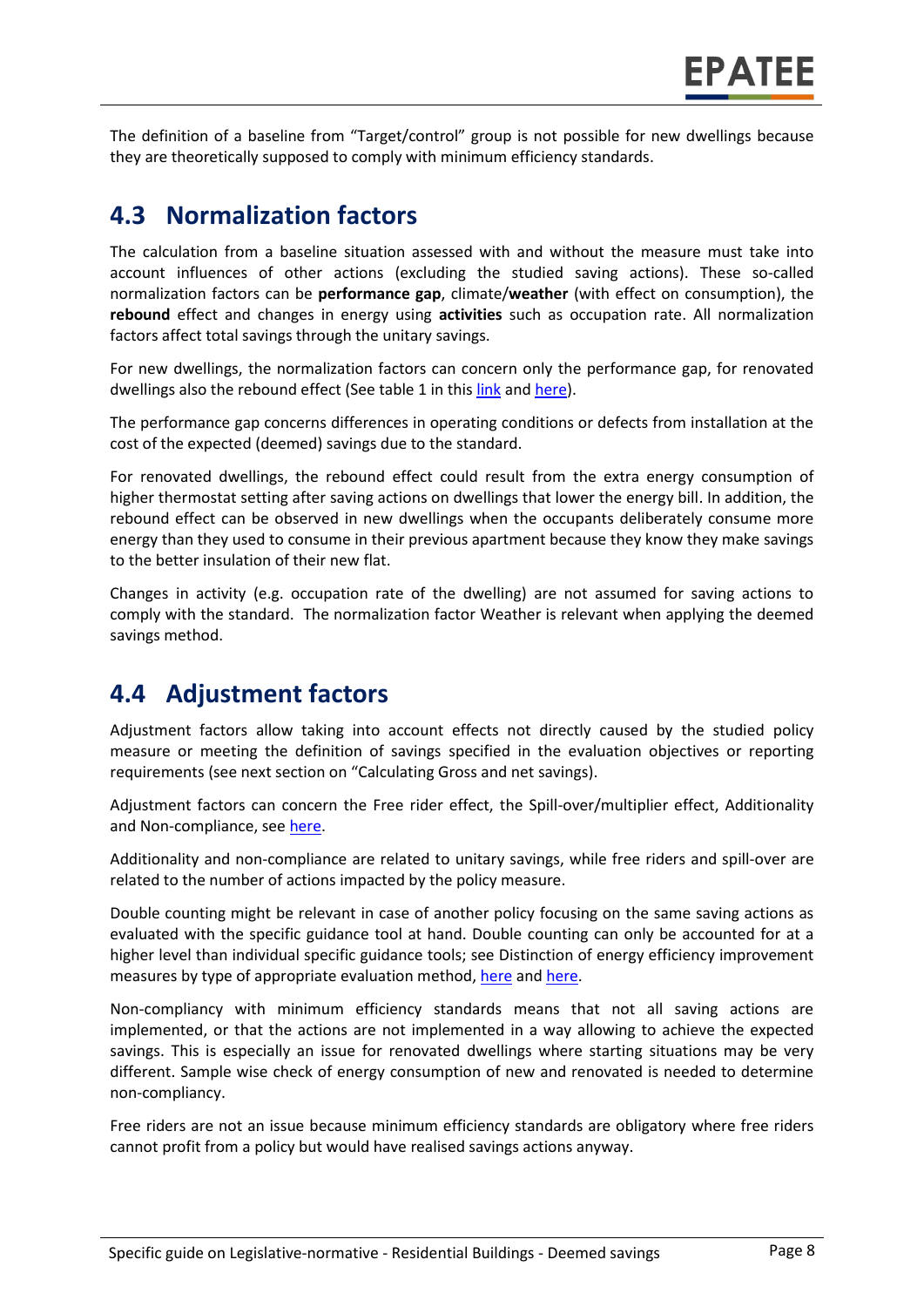#### **4.5 Calculating Gross and Net energy savings**

Gross savings concern the calculated savings from saving actions using a chosen baseline and normalization factors. Net savings concern the savings attributed to policy measures or to a stakeholder (e.g. an energy company with an obligation to realise savings at their customers).

When calculating the savings a distinction must be made for most specific guides to the **unitary savings** and **number of actions**; see [here.](https://ec.europa.eu/energy/intelligent/projects/en/projects/emeees)

The gross unitary savings can be calculated using the With/without baseline (or also the Before/after baseline for renovated dwellings with a minimum efficiency standard). The unitary savings per dwelling assessed from the deemed savings, must be then adjusted according to the performance gap (difference between the estimated or expected energy performance that is calculated based on the historical data of the same building and the actual performance) and by taking into account the rebound effect for renovated dwellings. The number of actions is the number of new dwellings and renovated dwellings (complying with the standard).

Net unitary savings can be determined from gross unitary savings by applying the adjustment factor related to non-compliancy (see section on adjustment factors). The net number of actions is equal to the gross number (because there is no adjustment factor free rider).

In case applicable, the energy savings should be corrected for the double counting effect, i.e. the overlap between the savings due to the financial incentive measure and savings due to other policy measures. The overlap in the calculated savings of both policy measures cannot be processed at the level of this specific guide but must be corrected at the level of savings due to overall policy portfolios. For more explanations on double counting see links [here](https://www.academia.edu/14979876/Evaluating_energy_efficiency_policy_measures_and_DSM_programmes) an[d here](https://www.epatee-lib.eu/media/docs/D4_EMEEES_Final.pdf) .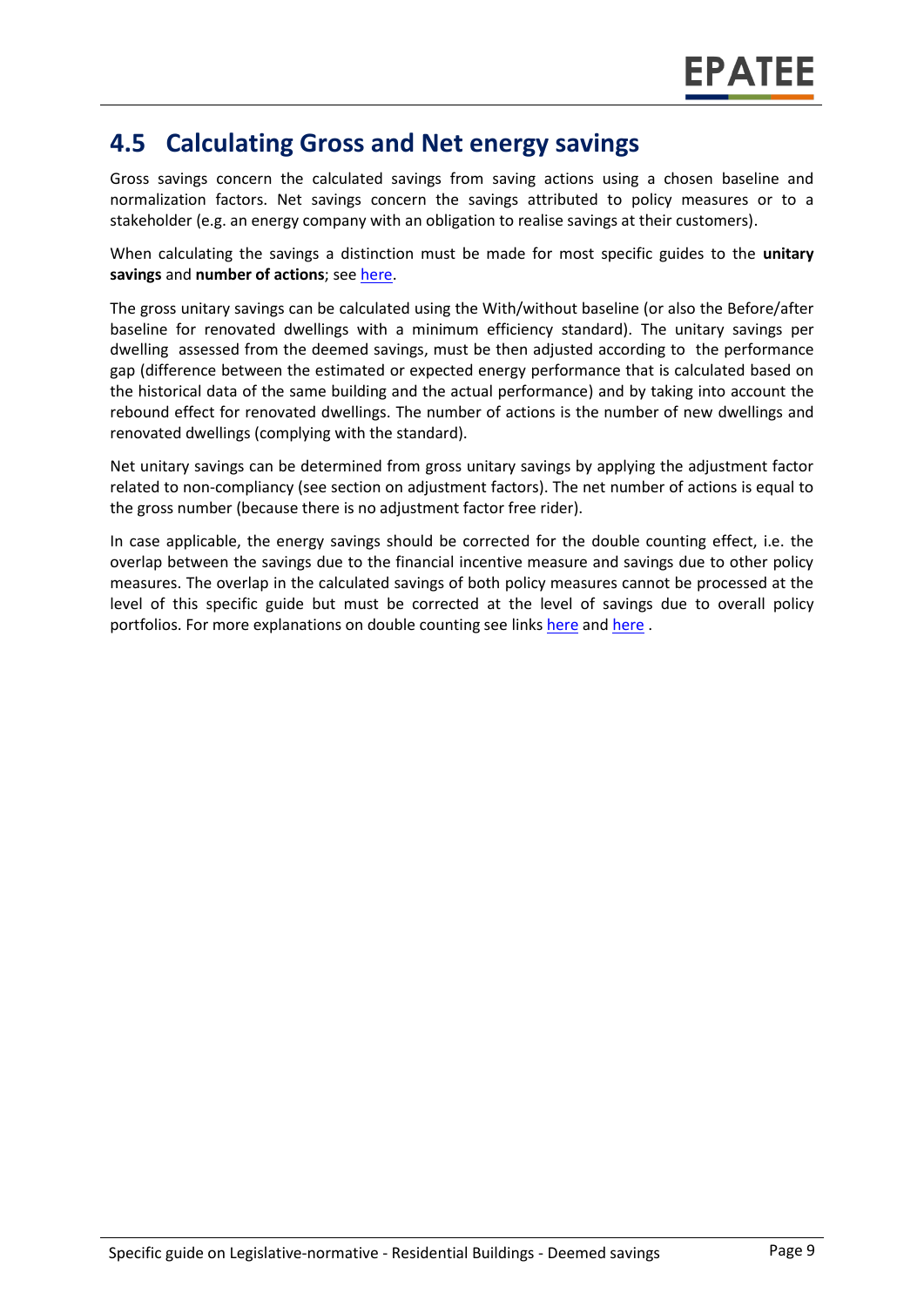### **5 | INPUT AND OUTPUT**

# **5.1 Main data requirements, sources and collection techniques**

Data requirements specified in the table below correspond to the calculation of energy savings, when using the baseline option With/Without or Control Group

| <b>Calculation subject</b>                                               | <b>Data requirements</b>                                                                      | Possible data sources and<br>methods                                                                                                                                                                                        |
|--------------------------------------------------------------------------|-----------------------------------------------------------------------------------------------|-----------------------------------------------------------------------------------------------------------------------------------------------------------------------------------------------------------------------------|
| Energy consumption (in case<br>of additional method billing<br>analysis) | Energy consumption of<br>(part of) new/renovated<br>dwellings according to<br>standards       | Energy bills "after" and, for<br>renovated dwellings bills "before"                                                                                                                                                         |
| <b>Normalization factors</b>                                             | Performance gap, rebound<br>effect (only for renovated<br>dwellings according to<br>standard) | Performance gap: checking<br>technical implementation<br>Rebound effects: interview/survey<br>among the users of studied<br>dwellings                                                                                       |
| Adjustment factors                                                       | Climate/weather<br>Non-compliancy                                                             | Use climate correction factor to<br>remove the part of the energy<br>consumption due to climate<br>variations<br>Checking for correct energy<br>standard implementation                                                     |
| Number of actions                                                        | Number of (new or<br>renovated) dwellings<br>according to the energy<br>standard              | Building permits or building<br>completion statistics                                                                                                                                                                       |
| Primary energy factors applied<br>(from final to primary savings)        | Fuel input and electricity<br>output of power<br>production                                   | Statistics on electricity conversion<br>Datasheet from equipment<br>manufacturers to know the energy<br>efficiency of installed equipment<br>for energy generation and energy<br>consumption (heating & cooling<br>systems) |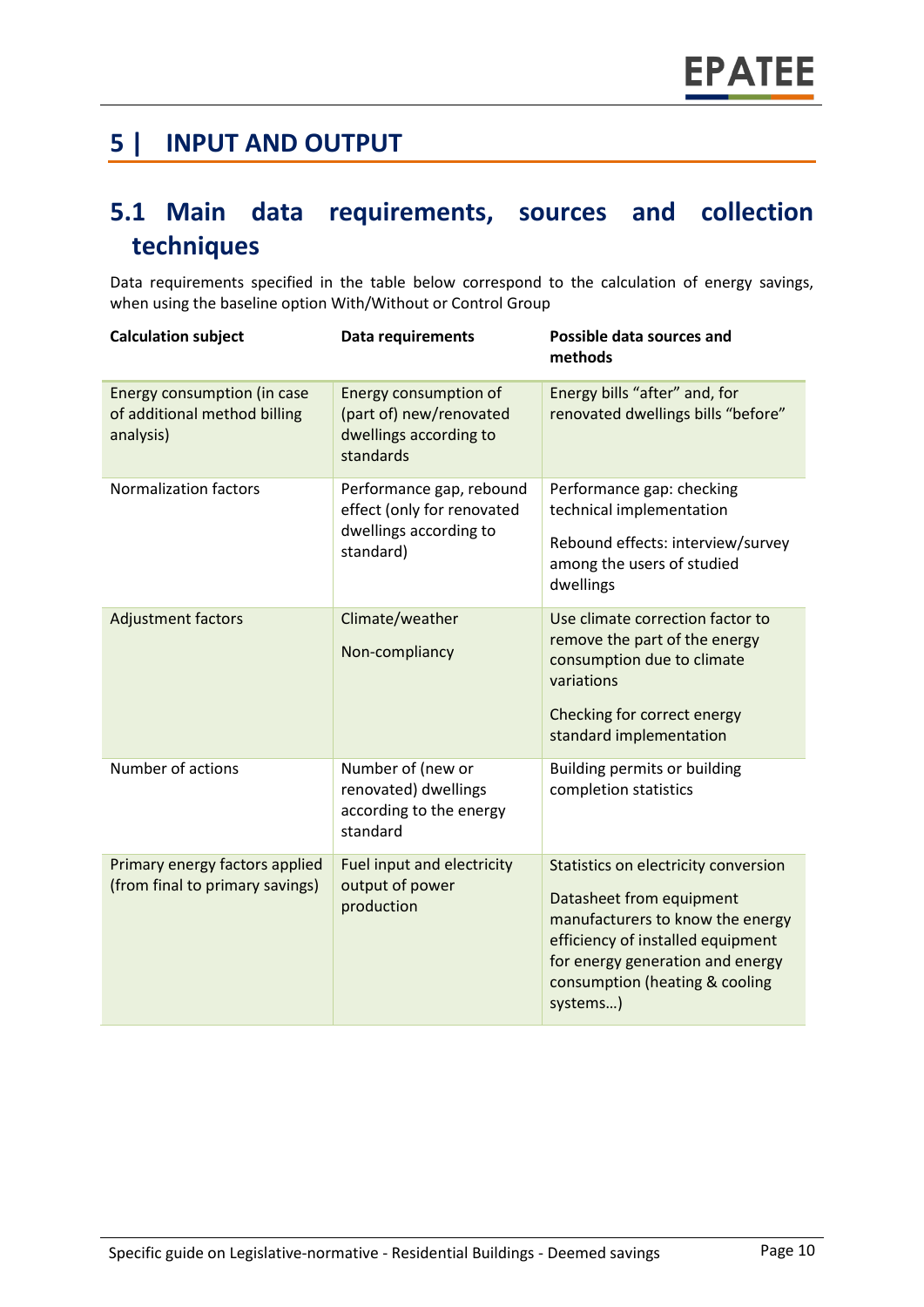#### **Data issues when evaluating net energy savings**

The main good practice to ensure the feasibility and reliability of the evaluation of net energy savings is to think about the method to be used when designing (or revising) the minimum efficiency standards.

In this tool with the deemed savings method the deemed savings should be based on earlier ex-ante values that were checked ex-post with actual energy consumption data. For net savings data should be gathered to determine the performance gap and non-compliance. The data collection through surveys must be planned in advance. For more details about the evaluation of net energy savings, see the [topical case study.](https://www.epatee-toolbox.eu/wp-content/uploads/2018/10/epatee_topical_case_study_evaluating_net_energy_savings.pdf)

#### **Data issues with the additional method**

For the additional method billing analysis energy consumption data have to be gathered "after" (and for renovated dwellings also "before").

For possible other methods with different data demands see the section on alternatives for the chosen method.

#### **5.2 Energy savings in final terms or in primary terms**

Energy savings can be expressed in final terms or in primary terms. See definitions about primary and final energy [here.](https://www.epatee-toolbox.eu/wp-content/uploads/2018/10/Definitions-and-typologies-related-to-energy-savings-evaluation.pdf)

The deemed savings method can calculate savings in final terms. It can also calculate savings in primary terms provided that savings at end-users are calculated for each energy carrier apart, and primary factors are available to convert the savings in final terms to savings in primary terms.

#### **5.3 Energy savings over time**

Implemented saving actions in a year lead to savings over a number of consecutive years (e.g. a more efficient boiler can save gas over its lifetime of about 15 years, insulation over up to 30 years and more efficient computers up to 5 years). Energy savings can be calculated in different metrics in terms of time reference, for example: year-to-year, annual, cumulated annual, cumulative. See the definitions [here.](https://www.epatee-toolbox.eu/wp-content/uploads/2018/10/Definitions-and-typologies-related-to-energy-savings-evaluation.pdf)

For the cumulative savings, data are needed for the whole considered period.

Another cumulative approach consists on multiplying the (new) savings for a year with the number of years up to a target year. This cumulative approach may cause biases due to the progressive implementation of the measure.

Finally, savings from a saving action can be discounted and summed up over the lifetime of the action See link [here.](https://www.epatee-toolbox.eu/wp-content/uploads/2018/10/Definitions-and-typologies-related-to-energy-savings-evaluation.pdf)

The deemed savings method can provide yearly savings.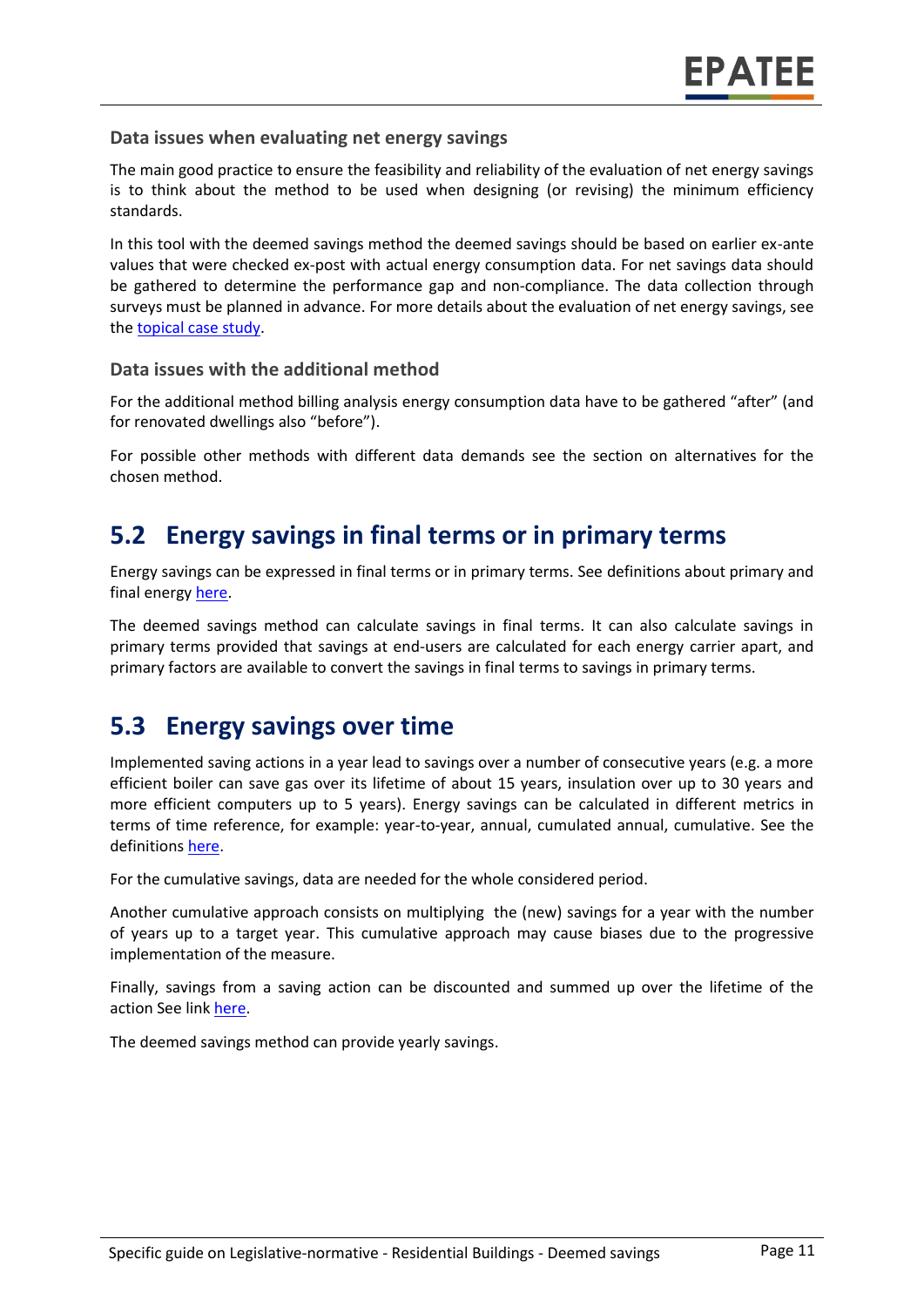# **6 | ALTERNATIVE FOR CHOSEN METHOD**

# **6.1 Alternatives for the chosen method**

The table below presents the pros and cons of the methods usually used for evaluating minimum efficiency standards in residential buildings, and for commonly used alternative methods for the same combination of policy measure and sector.

| Type of method                                  | <b>Pros</b>                                                | Cons                                                                                                               |
|-------------------------------------------------|------------------------------------------------------------|--------------------------------------------------------------------------------------------------------------------|
| Method at hand (deemed<br>savings)              | Relatively easy, no real energy<br>consumption data needed | Less precise                                                                                                       |
| <b>Engineering estimates</b>                    | More accurate, both ex-ante<br>and ex-post                 | Expensive, needs experts (e.g.<br>thermal engineering)                                                             |
| Measurement in combination<br>with surveys      | Very precise, only energy use<br>related to dwelling       | Takes time, expensive                                                                                              |
| Billing analysis in combination<br>with surveys | Based on actual energy data                                | Not applicable for new<br>dwellings, only for renovated<br>dwellings with standard<br>Expensive and time consuming |
|                                                 |                                                            | Required expertise in big data<br>analysis and statistics                                                          |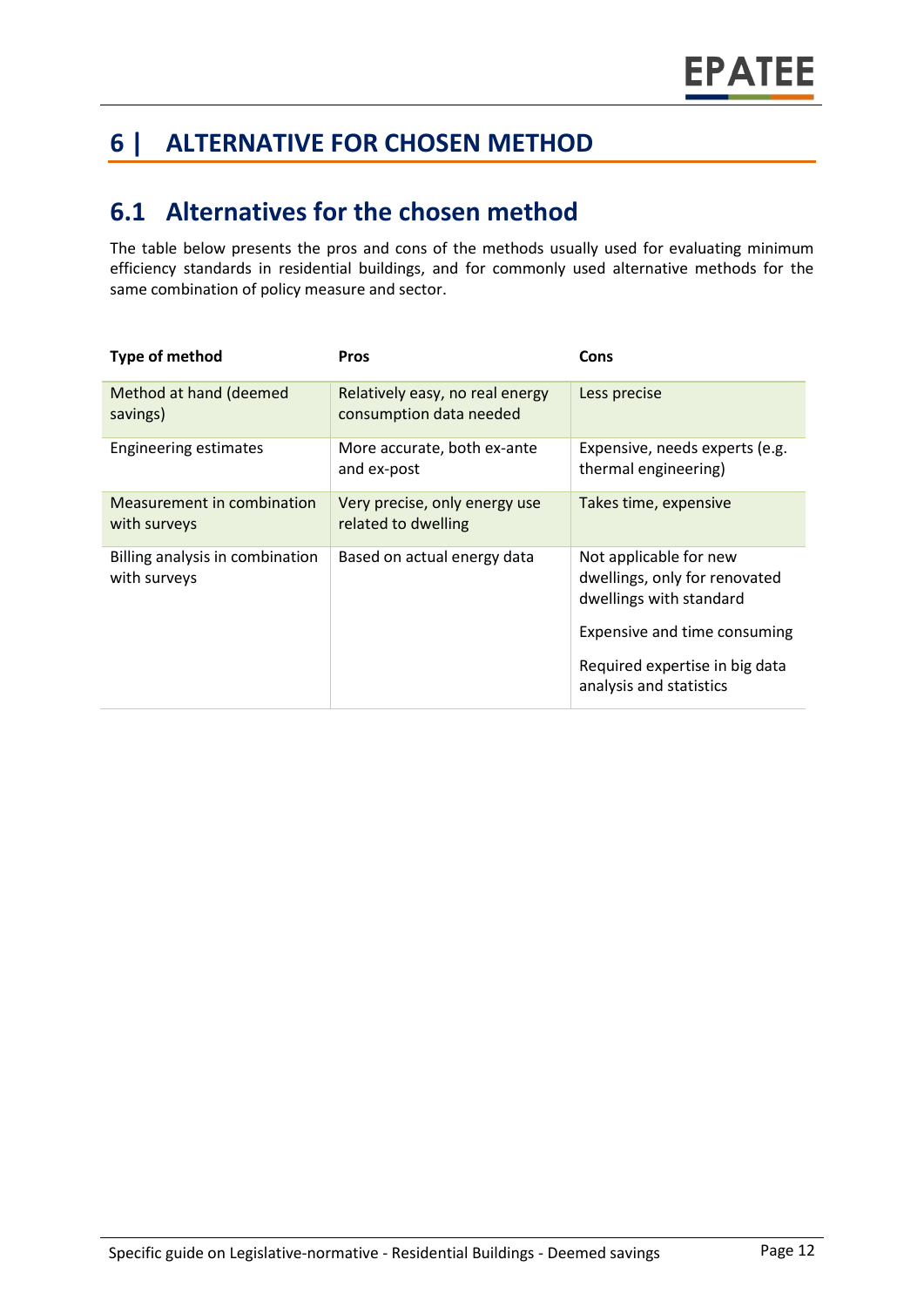# **7 | ADDITIONAL EVALUATION RESULTS**

### **7.1 Calculating avoided GHG and pollutants emissions**

Avoided  $CO<sub>2</sub>$  emissions can be evaluated from the energy savings by applying emission factors. Four key aspects are to be taken into account when choosing the emission factor(s):

- 1) Emission factors vary according to the **energy type**, so the data about energy savings need to be available per energy type.
- 2) Emission factors for a given type of energy **can vary over time** (especially for **electricity**).
- 3) Emission factors can take into account:
	- a. **Direct emission factors**: that take into account the emissions generated when producing the energy used;
	- b. **Lifecycle emission factors**: which take into account all the emissions generated from the extraction of the energy resources up to the dismantling of the energy plant.

Due to the differences that the choice of emission factor(s) can induce, it is important to document what emission factor(s) has(have) been used.

For savings concerning one fuel only (e.g. for gas boilers, the reduction in  $CO<sub>2</sub>$ -emissions can be calculated from the savings with an emission factor for the fuel / energy carrier at stake. For residential buildings, that would mainly be gas and/or electricity.

For savings concerning electricity only (e.g. appliances), the reduction in  $CO<sub>2</sub>$ -emissions can be calculated from the savings with an emission factor for electricity that takes into account the different inputs of power production. The actual factor to be applied can vary, depending on saving action(s) and sector, year of implementation, policy considerations, etcetera (see exampl[e here\)](https://www.researchgate.net/publication/222601305_Evaluation_of_methods_used_to_determine_realized_energy_savings).

The avoided emission of **other greenhouse gases** due to energy savings are not taken into account here, as these emissions (and more specifically their reductions) are generally negligible compared to  $CO<sub>2</sub>$  (apart from policy measures targeting the agriculture sector).

**IPCC** (Intergovernmental Panel on Climate Change) provides a **[detailed database](https://www.ipcc-nggip.iges.or.jp/EFDB/main.php) of peer-reviewed emission factors.** 

# **7.2 Calculating cost-effectiveness**

Cost-effectiveness is the ratio between costs to achieve energy savings and the amount of savings and possibly other benefits.

A distinction can be made according to the point of view adopted to assess cost-effectiveness:

- Cost-effectiveness for the end-user or participant
- Cost-effectiveness for society at large
- Cost-effectiveness for the party that takes responsibility for saving targets (government or actor with an Energy Efficiency Obligation)

See link t[o report](https://epatee.eu/knowledge-base) on knowledge base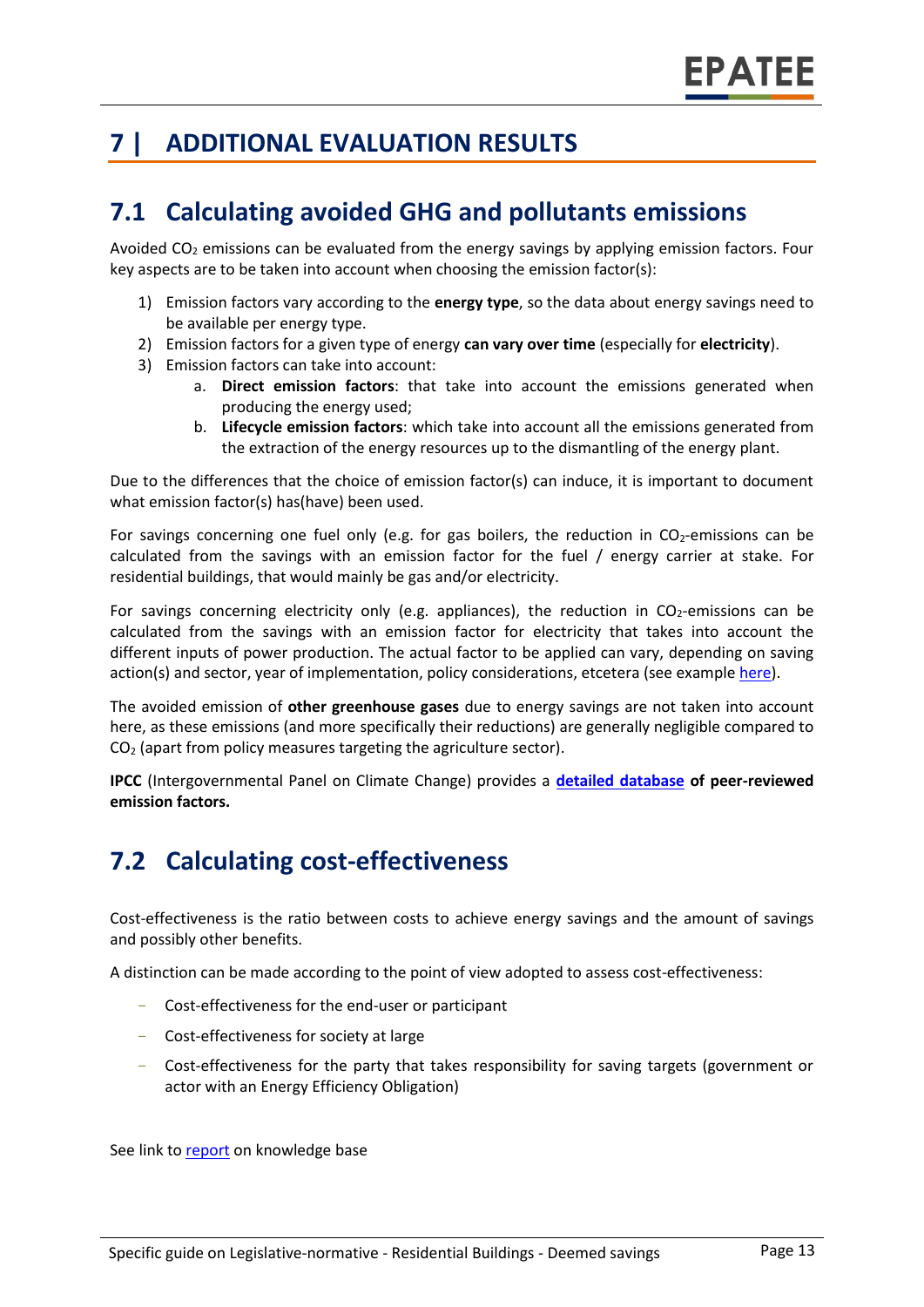**EPATEE** 

The calculation of cost-effectiveness for end-users demands requires, next to the savings data, data on investments made, subsidies on investments, interest rates, lifetimes of the saving actions, energy prices (including taxes) per type of end-user and discount factors per type of end-user. The calculation is based on the additional costs of a dwelling that conforms to the efficiency standard for the home owner and the related energy savings results.

For cost-effectiveness from a societal viewpoint no account is taken of subsidies and taxes, energy prices concern world market price, and a lower value of the discount factors is valid.

### **7.3 Calculating other co-benefits**

Possible co-benefits from saving energy concern and GHG and pollutants reductions:

- Extra employment
- Reduction of energy poverty
- Comfort increasing
- Health improvement
- Reduced dependency on (insecure) energy import

The following co-benefits are regarded as most relevant and/or feasible to calculate in conjunction to this guide (see table). The methods to use for calculation of co-benefits are detailed at the given web links.

| Type of co-<br>benefits   | Why it can be<br>relevant (and for<br>whom)  | References where more details can be found                                                                                                                                             |
|---------------------------|----------------------------------------------|----------------------------------------------------------------------------------------------------------------------------------------------------------------------------------------|
| Increased<br>comfort      | Can increase support<br>for savings measures | Evaluation of the tightening of the energy<br>performance coefficient of new dwellings,<br>See<br>https://repository.tudelft.nl/view/tno/uuid:8837756f-<br>64b0-48a6-b18c-317b4f2cd012 |
| Reduced energy<br>poverty | Relevant for low-<br>income households       |                                                                                                                                                                                        |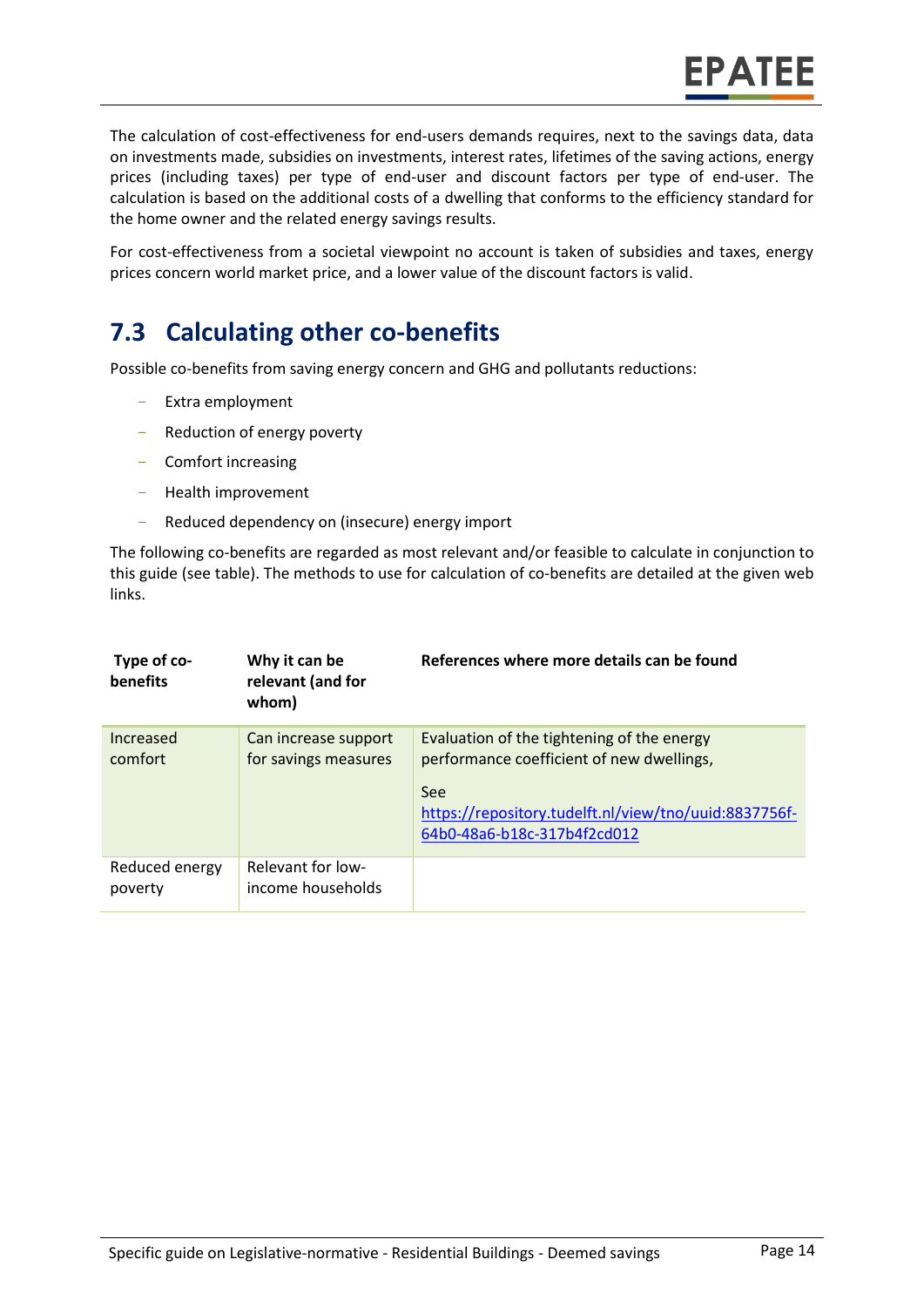# **7.4 Other aspects of importance**

An evaluation can be executed for the following aspects (see table).

| Type of aspects    | Why it is evaluated                                                                                                                        | References where more details can be found                                                                                                                                          |
|--------------------|--------------------------------------------------------------------------------------------------------------------------------------------|-------------------------------------------------------------------------------------------------------------------------------------------------------------------------------------|
| Indoor air quality | Worse if ventilation<br>with heat recovery is<br>not working well<br>Moisture in bad<br>insulated dwelling<br>may cause breath<br>diseases | Evaluation of the tightening of the energy<br>performance coefficient of new dwellings, see<br>https://repository.tudelft.nl/view/tno/uuid:883775<br>6f-64b0-48a6-b18c-317b4f2cd012 |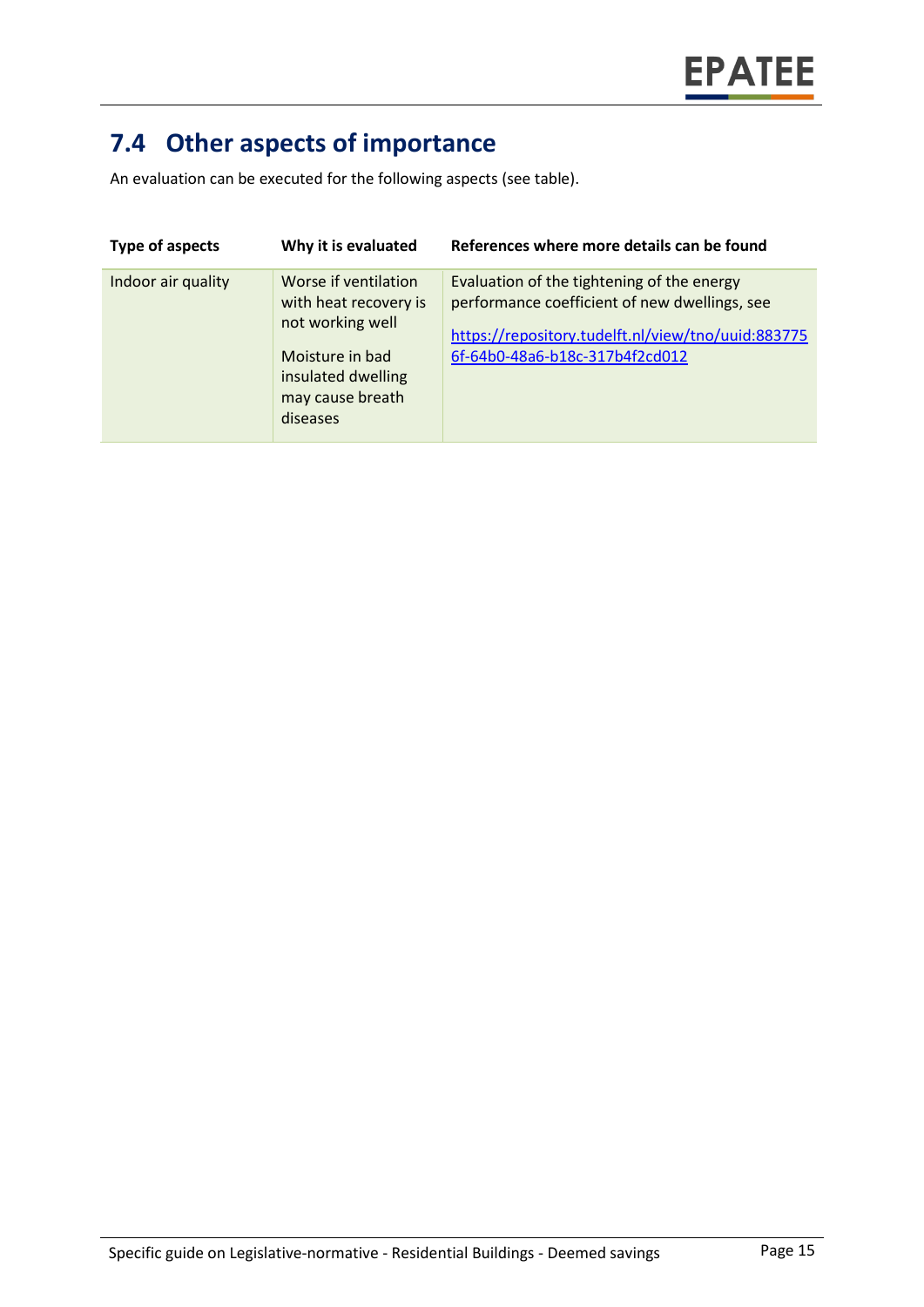# **8 | CONCRETE EXAMPLES**

A comprehensive study has been performed by Joanne Wade and Nick Eyre (2015) for the UK Energy Research Center, "Energy Efficiency Evaluation: The evidence for real energy savings from energy efficiency programmes in the household sector". Section 4.1 treats minimum efficiency standards for buildings. The report can be accessed on the following website:

[www.ukerc.ac.uk/programmes/technology-and-policy-assessment/energy-efficiency-evaluation.html](http://www.ukerc.ac.uk/programmes/technology-and-policy-assessment/energy-efficiency-evaluation.html)

A study of the impact of main French policies for energy efficiency of dwellings in 2012 and 2050 from prospective modelling of energy demand for heating based on energy performance diagnosis led by Louis-Gaëtan GIRAUDET et al. The study is accessible (in French) at [https://www.ademe.fr/evaluation-prospective-politiques-reduction-demande-denergie-chauffage](https://www.ademe.fr/evaluation-prospective-politiques-reduction-demande-denergie-chauffage-residentiel)[residentiel](https://www.ademe.fr/evaluation-prospective-politiques-reduction-demande-denergie-chauffage-residentiel)

Please also see section 9 for additional suggested reading material covering general guidance on evaluations, ex-post evaluation of a residential energy efficiency policy measure, and a publication covering energy savings calculation methods under Article 7 of the Energy Efficiency Directive, including deemed savings.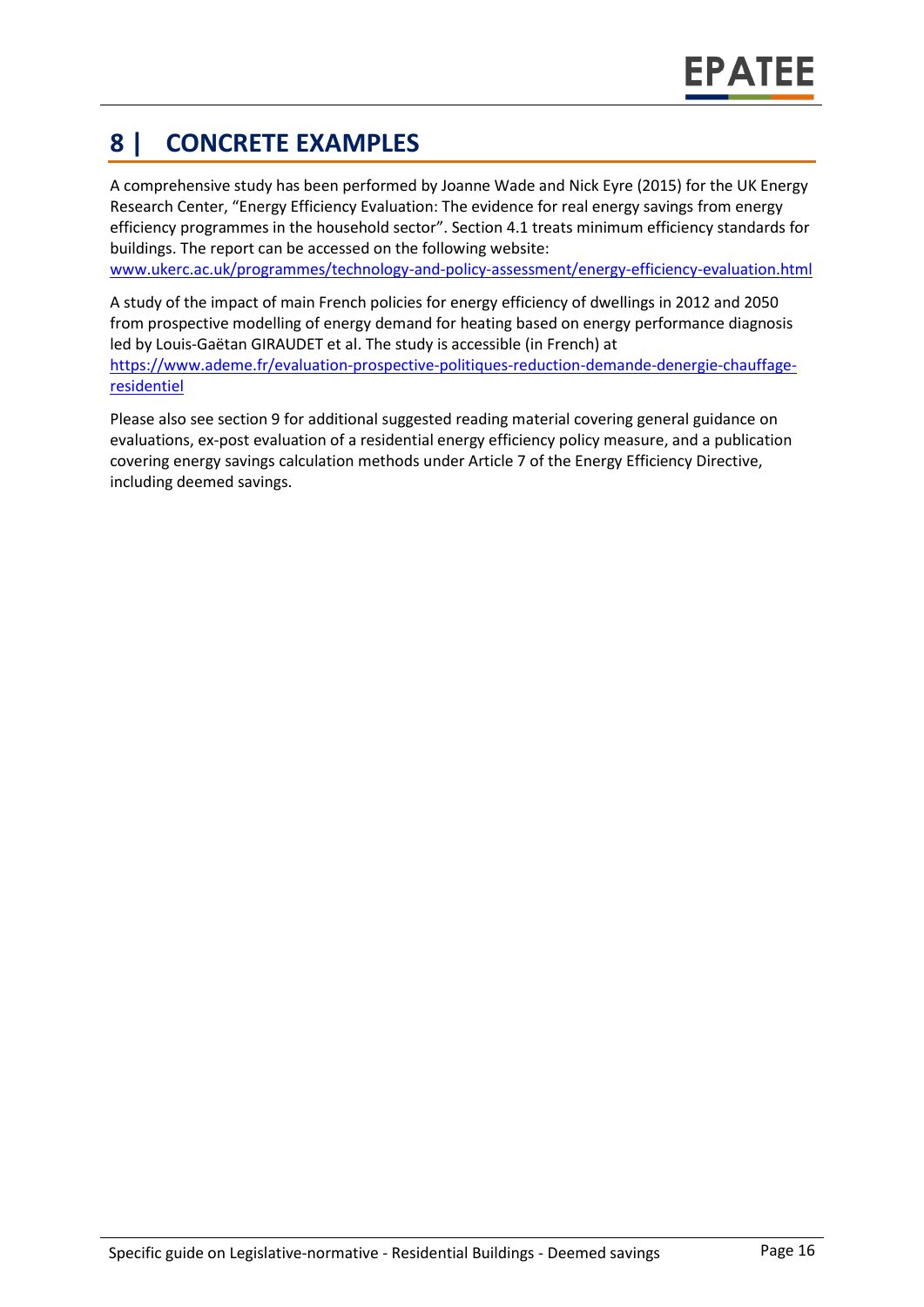### **9 | FURTHER READING**

#### **General guidance on evaluations**

- Eichhammer et al., 2008. Distinction of energy efficiency improvement measures by type of appropriate evaluation method. Final Report on Evaluation and Monitoring for the EU Directive on Energy End-Use Efficiency and Energy Services. EMEEES Project report. [https://www.epatee](https://www.epatee-lib.eu/media/docs/EMEEES_WP3_Report_Final.pdf)[lib.eu/media/docs/EMEEES\\_WP3\\_Report\\_Final.pdf](https://www.epatee-lib.eu/media/docs/EMEEES_WP3_Report_Final.pdf)
- Vreuls, H. et al., 2005. Evaluating Energy Efficiency Policy measures & DSM programmes. Volume II Country reports and case examples used for the evaluation guide book. Prepared under the IEA Implementing Agreement on Demand-Side Management Technologies and Programmes. [http://www.ieadsm.org/wp/files/Exco%20File%20Library/Key%20Publications/Volume%202%20](http://www.ieadsm.org/wp/files/Exco%20File%20Library/Key%20Publications/Volume%202%20total.pdf) [total.pdf](http://www.ieadsm.org/wp/files/Exco%20File%20Library/Key%20Publications/Volume%202%20total.pdf)

#### **About deemed savings method**

• Labanca, N. Bertoldi, P., 2016. Energy Savings Calculation Methods under Article 7 of the Energy Efficiency Directive. Prepared for DG Energy by the JRC, January 2016. [http://publications.jrc.ec.europa.eu/repository/bitstream/JRC99698/report%20on%20eed%20a](http://publications.jrc.ec.europa.eu/repository/bitstream/JRC99698/report%20on%20eed%20art%207%20-%20publishable.pdf) [rt%207%20-%20publishable.pdf](http://publications.jrc.ec.europa.eu/repository/bitstream/JRC99698/report%20on%20eed%20art%207%20-%20publishable.pdf)

#### **About ex-post evaluation of a residential energy efficiency policy measure**

- Rogan, F., Ó gallachóir, 2011. Ex-post evaluation of a residential energy efficiency policy measure using empirical data. A paper that presents an ex-post evaluation of residential building regulations for new dwellings in Ireland in terms of the energy savings that can be attributed to the policy. [https://www.eceee.org/library/conference\\_proceedings/eceee\\_Summer\\_Studies/2011/7](https://www.eceee.org/library/conference_proceedings/eceee_Summer_Studies/2011/7-monitoring-and-evaluation160/ex-post-evaluation-of-a-residential-energy-efficiency-policy-measure-using-empirical-data/) [monitoring-and-evaluation160/ex-post-evaluation-of-a-residential-energy-efficiency-policy](https://www.eceee.org/library/conference_proceedings/eceee_Summer_Studies/2011/7-monitoring-and-evaluation160/ex-post-evaluation-of-a-residential-energy-efficiency-policy-measure-using-empirical-data/)[measure-using-empirical-data/](https://www.eceee.org/library/conference_proceedings/eceee_Summer_Studies/2011/7-monitoring-and-evaluation160/ex-post-evaluation-of-a-residential-energy-efficiency-policy-measure-using-empirical-data/)
- Frontier Economics, 2017. The impact of Minimum Energy Efficiency Standards in the private rented sector. A report for Citizens Advice. July 2017. [https://www.citizensadvice.org.uk/Global/CitizensAdvice/Energy/Frontier%20Economics%20for](https://www.citizensadvice.org.uk/Global/CitizensAdvice/Energy/Frontier%20Economics%20for%20Citizens%20Advice%20-%20The%20Impact%20of%20Minimum%20Energy%20Efficiency%20Standards%20in%20the%20Private%20Rented%20Sector.pdf) [%20Citizens%20Advice%20-](https://www.citizensadvice.org.uk/Global/CitizensAdvice/Energy/Frontier%20Economics%20for%20Citizens%20Advice%20-%20The%20Impact%20of%20Minimum%20Energy%20Efficiency%20Standards%20in%20the%20Private%20Rented%20Sector.pdf) [%20The%20Impact%20of%20Minimum%20Energy%20Efficiency%20Standards%20in%20the%20](https://www.citizensadvice.org.uk/Global/CitizensAdvice/Energy/Frontier%20Economics%20for%20Citizens%20Advice%20-%20The%20Impact%20of%20Minimum%20Energy%20Efficiency%20Standards%20in%20the%20Private%20Rented%20Sector.pdf) [Private%20Rented%20Sector.pdf](https://www.citizensadvice.org.uk/Global/CitizensAdvice/Energy/Frontier%20Economics%20for%20Citizens%20Advice%20-%20The%20Impact%20of%20Minimum%20Energy%20Efficiency%20Standards%20in%20the%20Private%20Rented%20Sector.pdf)